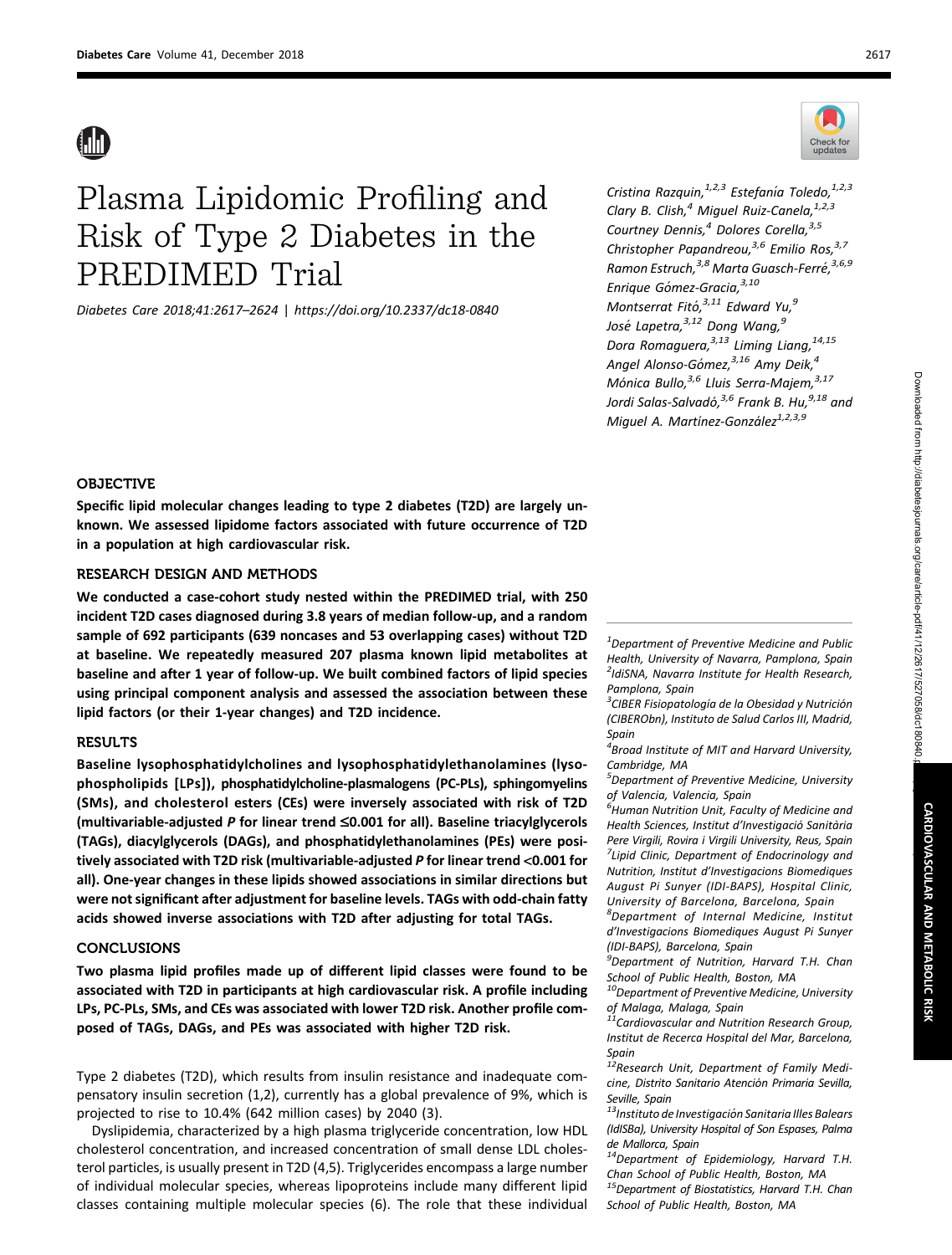molecular lipid species play in T2D development remains unclear. Hypercaloric and low-quality diets also contribute to T2D by leading to an excess of fat depositions, which is enhanced by insulin resistance, resulting in lipotoxicity (7). Lipidomics may help to clarify the biological mechanisms underlying the link between dyslipidemia, nutrition, and T2D.

The PREDIMED trial (Prevención con Dieta Mediterránea), which assessed a Mediterranean diet (MedDiet) intervention, provides an opportunity to identify lipidome profiles associated with T2D and to discern if the intervention changed the lipidome determining the risk of T2D.

The aims of the current study were to 1) assess lipidome patterns associated with subsequent risk of incident T2D, 2) analyze if 1-year changes in these lipid patterns induced by the dietary intervention were associated with subsequent T2D risk, and 3) evaluate if the protective effects of the intervention on T2D were partially explained by changes in the lipidome.

# RESEARCH DESIGN AND METHODS

We used an unstratified case-cohort study nested within the PREDIMED trial ([www.predimed.es\)](http://www.predimed.es), a primary cardiovascular prevention trial testing Mediterranean diets, as described elsewhere (8,9). In brief, 7,447 participants (men aged 55–80 years and women aged 60–80 years), initially free of cardiovascular disease (CVD) but at high cardiovascular risk, were allocated to three dietary interventions: 1) a Mediterranean diet supplemented with extra virgin olive oil (MedDiet + EVOO), 2) a Mediterranean diet supplemented with mixed nuts (MedDiet + nuts), or 3) a control diet (low-fat diet). In the full PREDIMED cohort, 3,541 participants did not have T2D at baseline. Among these participants, there were 273 incident cases of T2D observed during follow-up. Participants

randomized to MedDiet groups, and especially to the MedDiet + EVOO group, had a significantly lower risk of T2D than the control group (10).

The present case-cohort study comprises a random selection of 694 participants ( $\sim$ 20%) from the eligible subjects of the PREDIMED cohort (those with available EDTA plasma samples and who did not have T2D at baseline), together with all incident cases of T2D that occurred during a median followup of 3.8 years of intervention. Lipid metabolites were measured for 889 participants in the full PREDIMED cohort. The subcohort used in this study included 639 noncases and 53 overlapping cases. There were an additional 197 T2D cases, yielding a total of 250 incident cases ([Supplementary Fig. 1\)](http://care.diabetesjournals.org/lookup/suppl/doi:10.2337/dc18-0840/-/DC1). In addition, 658 participants (501 noncases and 157 cases that occurred after 1 year of follow-up) had 1-year follow-up samples and were included in the 1-year change analyses [\(Supplementary Fig. 1](http://care.diabetesjournals.org/lookup/suppl/doi:10.2337/dc18-0840/-/DC1)).

The institutional review boards of the recruitment centers approved the study protocol, and participants provided written informed consent.

#### Covariate Assessment

At baseline and at yearly follow-up visits, participants completed a questionnaire collecting lifestyle information, educational achievement, history of illnesses, medication use, and family history of disease. Physical activity was assessed using the validated Spanish version of the Minnesota Leisure-Time Physical Activity Questionnaire (11).

#### Study Samples and Metabolite Profiling

Fasting blood samples were collected at baseline and after 1 year of follow-up. After an overnight fast, plasma EDTA tubes were collected and aliquots were coded and kept refrigerated until they were stored at  $-80^{\circ}$ C. In June 2015, pairs of samples (baseline and 1styear visits from each participant) were randomly ordered and shipped on dry ice to the Broad Institute for the metabolomics analyses. Specifically, 207 plasma polar and nonpolar lipids were profiled using a Nexera x2 U-HPLC system (Shimadzu Scientific Instruments, Marlborough, MA) coupled to an Exactive Plus orbitrap mass spectrometer (Thermo Fisher Scientific, Waltham, MA). Lipids were extracted from plasma (10  $\mu$ L) using 190  $\mu$ L of isopropanol containing 1,2-didodecanoyl-sn-glycero-3-phosphocholine as an internal standard (Avanti Polar Lipids, Alabaster, AL). After centrifugation (10 min, 9,000g, ambient temperature), supernatants (2  $\mu$ L) were injected directly onto a 100  $\times$ 2.1 mm ACQUITY BEH C8 column (1.7  $\mu$ m) (Waters, Milford, MA). The column was eluted at a flow rate of 450  $\mu$ L/min isocratically for 1 min at 80% mobile phase A (95:5:0.1 volume for volume for volume [v/v/v] 10 mmol/L ammonium acetate/methanol/acetic acid), followed by a linear gradient to 80% mobile phase B (99.9:0.1 v/v methanol/acetic acid) over 2 min, a linear gradient to 100% mobile phase B over 7 min, and then 3 min at 100% mobile phase B. Mass spectometry analyses were performed using electrospray ionization in the positive ion mode using full scan analysis over m/z 200–1,100 at 70,000 resolution and 3 Hz data acquisition rate. Additional mass spectrometry settings were as follows: ion spray voltage, 3.0 kV; capillary temperature, 300°C; probe heater temperature, 300°C; sheath gas, 50; auxiliary gas, 15; and S-lens RF level, 60. Raw data were processed using Progenesis QI software (NonLinear Dynamics) for feature alignment, nontargeted signal detection, and signal integration. Targeted processing of a subset of lipids was conducted using TraceFinder software (version 3.2; Thermo Fisher Scientific). Lipids were denoted by headgroup and total acyl carbon content and total acyl double bond content.

<sup>17</sup>Research Institute of Biomedical and Health Sciences (IUIBS), University of Las Palmas de Gran Canaria, and Service of Preventive Medicine, Complejo Hospitalario Universitario Insular Materno Infantil (CHUIMI), Canary Health Service, Las Palmas de Gran Canaria, Spain

18Channing Division for Network Medicine, Department of Medicine, Brigham and Women's Hospital and Harvard Medical School, Boston, MA

Corresponding author: Miguel A. MartínezGonzález, [mamartinez@unav.es](mailto:mamartinez@unav.es).

Received 17 April 2018 and accepted 7 September 2018.

Clinical trial reg. no. ISRCTN35739639, [www](http://www.isrctn.org) [.isrctn.org](http://www.isrctn.org)

This article contains Supplementary Data online at [http://care.diabetesjournals.org/lookup/suppl/](http://care.diabetesjournals.org/lookup/suppl/doi:10.2337/dc18-0840/-/DC1) [doi:10.2337/dc18-0840/-/DC1](http://care.diabetesjournals.org/lookup/suppl/doi:10.2337/dc18-0840/-/DC1).

© 2018 by the American Diabetes Association. Readers may use this article as long as the work is properly cited, the use is educational and not for profit, and the work is not altered. More information is available at [http://www.diabetesjournals](http://www.diabetesjournals.org/content/license) [.org/content/license](http://www.diabetesjournals.org/content/license).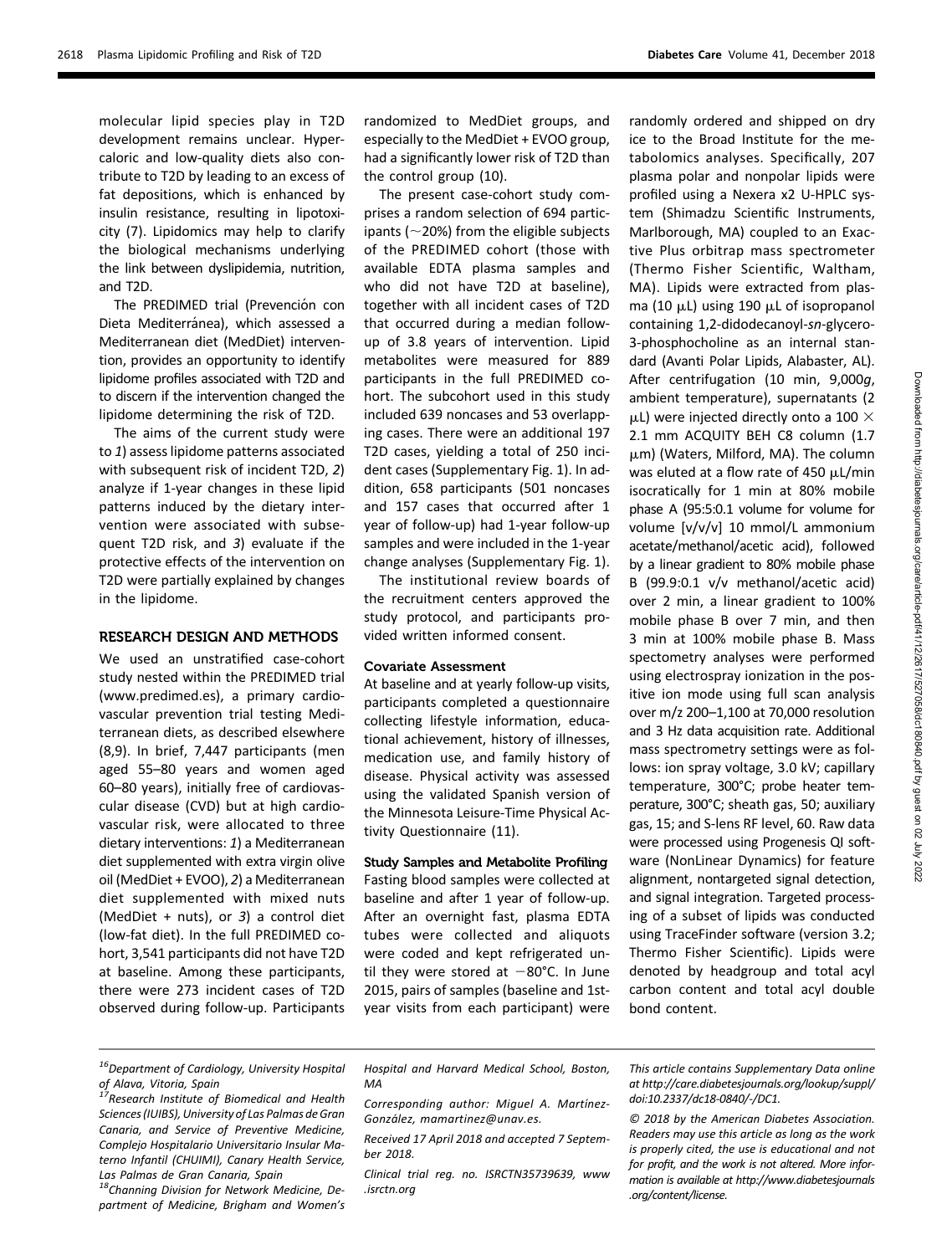#### Clinical Assessment

The PREDIMED protocol included T2D as a prespecified secondary end point. The adjudication of new diagnoses of T2D during follow-up was conducted by the Clinical End point Committee (blinded to the intervention group) as described elsewhere (9,10). The American Diabetes Association criteria (1), namely, two confirmations of fasting plasma glu- $\cos e \ge 7.0$  mmol/L or 2-h plasma glucose  $\geq$ 11.1 mmol/L after a 75-g oral glucose load, were used to adjudicate cases.

#### Statistical Analysis

Missing values for 26 lipid metabolites (four with  $>5%$  of values missing and 22 with  $<$ 1% missing) were replaced by the half of the minimum detectable value, assuming that they were missing because they were at lower concentrations than the detectable threshold.

Baseline individual lipid values were normalized and scaled in multiples of 1 SD with Blom inverse normal transformation (12). Changes in lipid values (1-year value minus the baseline value) were calculated, and the resulting difference was also normalized and scaled.

The statistical assessment of the association between lipid patterns and T2D was conducted in three steps.

#### Factor Analysis: Lipid Factors

The first step was an exploratory principal component analysis (PCA) performed considering the 207 lipid metabolites as candidates to be included in the obtained factors. Those factors with an eigenvalue higher than 2 were retained. Fifteen factors (not correlated) were extracted explaining 84% of the total variance. An orthogonal rotation (varimax) was used to better interpret the results. Individual metabolites with absolute load $ins > 0.40$  were considered relevant components of the identified factors ([Supplementary Table 1\)](http://care.diabetesjournals.org/lookup/suppl/doi:10.2337/dc18-0840/-/DC1), as previously done based on convention (13). To analyze the association of each extracted factor with T2D, Cox regression models with Barlow weights (14) were fitted. Each factor was introduced in the model either as a continuous variable or categorized in quartiles and was adjusted for age, sex, intervention group, and the rest of the PCA-identified factors. Quartile cutoff points were generated considering only the subcohort, and thereafter cases were categorized according to the same cutoff points.

Similar models were used to evaluate the linear trend among factors considering the median value of each quartile as a quantitative variable.

#### Grouping by Lipid Families: Lipid Scores

After identifying PCA factors associated with T2D risk, our second step was to evaluate the association between the main lipids represented in those PCA factors and T2D risk. In this second step, lipid molecular species were summed into individual scores based on their lipid class (according to their chemical structure) to clarify potential biological mechanisms. Unlike the lipid factors (obtained only through the datadriven PCA), in the lipid scores, both the known chemical structure and the datadriven result obtained with PCA were accounted for.

Three parallel Cox regression models for lipid scores were designed. Model 1 (M1) was adjusted for age, sex, and intervention group; model 2 (M2) was additionally adjusted for BMI, smoking, leisure-time physical activity, hypertension, and dyslipidemia; and model 3 (M3) was additionally adjusted for baseline glucose (continuous and quadratic term).

To analyze the effects of each lipid score, we calculated hazard ratios (HRs) for incident T2D per 1-SD increase in baseline individual lipid concentrations with weighted Cox regression models using the M3 adjustment (see above). The HRs for individual lipids and their P values were plotted, according to the previously defined lipid scores, in a twodimensional graph defined by the number of carbon atoms (x-axis) and the number of double bonds (y-axis) in the acyl chain, as we previously reported for CVD (15). Lipids with the same number of carbon atoms and double bonds were slightly pulled apart horizontally to visualize both results. We included an additional graph to plot the residual of each triacylglycerol (TAG) over the total content of the considered TAG, due to the fact that hypertriglyceridemia is a known risk factor for T2D (16).

Areas under the receiver operating curves (AUROCs) were estimated to assess the predictive ability of each score beyond known predictors of T2D: age, sex, BMI, smoking, hypertension, dyslipidemia, leisure-time physical activity, intervention group, and baseline glucose concentrations.

#### One-Year Changes in Lipid Scores

Our third step was to study the effects of changes in these lipid scores after 1 year of the intervention. Changes for each lipid score were used as the main exposure variable. After excluding T2D cases that occurred during the 1st year of intervention, each change of score was introduced (as a continuous variable or in quartiles) as the main independent variable in Cox models adjusted for their respective baseline scores. The models were the same as those used above to analyze the effects of the scores on T2D risk, plus an additional adjustment for baseline lipid concentration. For 1-year changes in lipids, we also plotted HRs and P values according to number of carbon atoms and double bonds.

An additional analysis was conducted to observe if adjustment for 1-year changes in lipids attenuated the association between the nutritional intervention and T2D using weighted Cox models with robust SE to account for intracluster correlations (9). The models were initially adjusted for age, BMI, smoking, hypertension, dyslipidemia, and baseline glucose (linear and quadratic term) and propensity scores that used 30 baseline variables to estimate the probability of assignment to each of the intervention groups and stratified by center, sex, and educational level (9). In a second step, we additionally adjusted for 1-year changes in lipids to observe if the HRs were attenuated, which would suggest that the lipid changes had a mediating effect. Statistical significance was set a priori at  $<$  0.05.

# **RESULTS**

Baseline characteristics by diabetes incident status are shown in Table 1. Subjects who developed T2D during follow-up were more likely to be men and smokers. They showed a mean fasting glucose concentration of 117  $\pm$  18 mg/dL at baseline, suggesting that many may have had prediabetes at baseline.

#### Factor Analysis

Fifteen factors with eigenvalues  $\geq$  were extracted from the PCA analysis conducted on 207 candidate baseline lipid metabolites [\(Supplementary Table 1\)](http://care.diabetesjournals.org/lookup/suppl/doi:10.2337/dc18-0840/-/DC1). Four of them were directly associated and three inversely associated with T2D incidence (Table 2 and [Supplemen](http://care.diabetesjournals.org/lookup/suppl/doi:10.2337/dc18-0840/-/DC1)[tary Table 2\)](http://care.diabetesjournals.org/lookup/suppl/doi:10.2337/dc18-0840/-/DC1). Lysophospholipids (LPs),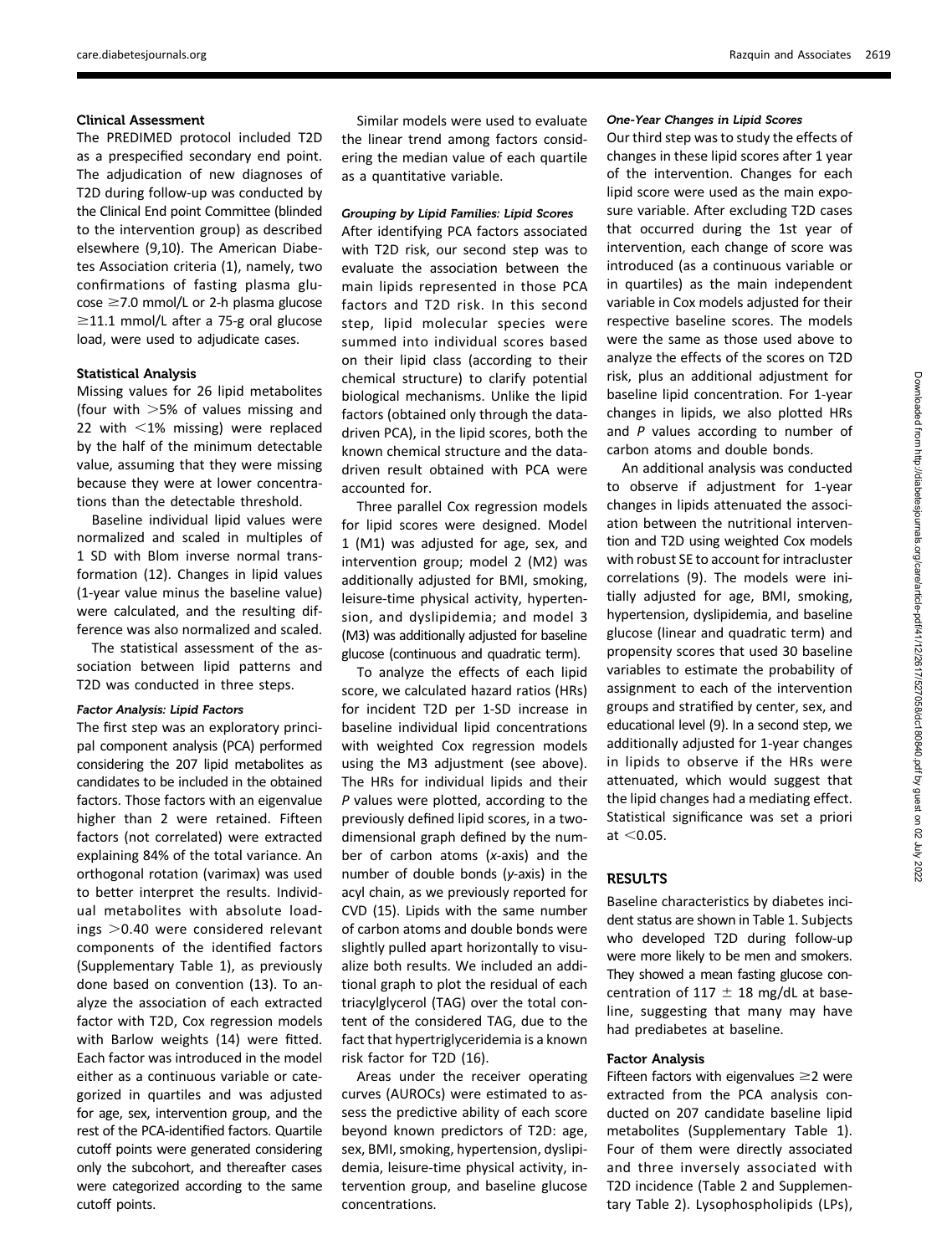|  |  |  |  | Diabetes Care Volume 41, December 2018 |  |
|--|--|--|--|----------------------------------------|--|
|--|--|--|--|----------------------------------------|--|

| Table 1-Baseline characteristics of study participants according to outcome status |                                 |                              |  |  |  |
|------------------------------------------------------------------------------------|---------------------------------|------------------------------|--|--|--|
|                                                                                    | Subcohort                       | Case subjects with T2D       |  |  |  |
|                                                                                    | $(n = 692)^{a}$                 | $(n = 250)$                  |  |  |  |
| Age (years)                                                                        | 66.5(5.7)                       | 66.4 (5.7)                   |  |  |  |
| Women (%)                                                                          | 63                              | 55.2                         |  |  |  |
| BMI ( $\text{kg/m}^2$ )                                                            | 29.9(3.6)                       | 30.8(3.3)                    |  |  |  |
| Waist circumference (cm)                                                           | 100(11)                         | 103(10)                      |  |  |  |
| LTPA (METS-min/day)                                                                | 238 (238)                       | 249 (234)                    |  |  |  |
| Fasting glucose (mg/dL)                                                            | 98 (14)                         | 117 (18)                     |  |  |  |
| HDL cholesterol (mg/dL)                                                            | 56.9 (14.2)                     | 52.8 (11.6)                  |  |  |  |
| LDL cholesterol (mg/dL)                                                            | 138.3 (30.5)                    | 135.0 (30.2)                 |  |  |  |
| Total cholesterol (mg/dL)                                                          | 219.9 (35.6)                    | 218.4 (39.1)                 |  |  |  |
| Triglycerides (mg/dL)                                                              | 129.8 (92.2-149.3) <sup>b</sup> | 160.9 (109-180) <sup>b</sup> |  |  |  |
| Dyslipidemia (%)                                                                   | 85                              | 80                           |  |  |  |
| Hypertension (%)                                                                   | 91                              | 96                           |  |  |  |
| Smoking                                                                            |                                 |                              |  |  |  |
| Nonsmoker (%)                                                                      | 61                              | 53                           |  |  |  |
| Current smoker (%)                                                                 | 16                              | 25                           |  |  |  |
| Former smoker (%)                                                                  | 23                              | 22                           |  |  |  |
| Total energy intake (kcal/day)                                                     | 2,276 (564)                     | 2,321 (616)                  |  |  |  |
| Adherence to MedDiet                                                               | 8.6(2.0)                        | 8.4(2.0)                     |  |  |  |
| Intervention group (%)                                                             |                                 |                              |  |  |  |
| Control (%)                                                                        | 32                              | 36                           |  |  |  |
| MedDiet + EVOO (%)                                                                 | 31                              | 30                           |  |  |  |
| MedDiet + nuts (%)                                                                 | 37                              | 34                           |  |  |  |

Data are mean (SD) unless otherwise indicated. LTPA, leisure-time physical activity. <sup>a</sup>Including 53 overlapping cases. <sup>b</sup>Median (interquartile range).

cholesterol esters (CEs), sphingomyelins (SMs), and phosphatidylcholineplasmalogens (PC-PLs) were widely represented among factors associated with lower T2D risk. TAGs, diacylglycerols (DAGs), and phosphatidylethanolamines (PEs) were preponderantly associated with higher risk.

### Baseline Lipid Scores

Based on these lipid patterns, seven classes or families of lipids (according to their common chemical structures) were identified. The identified metabolites belonging to each lipid class were summed to build the following scores: 1)

LP score, grouping lysophosphatidylcholines (LPCs) and lysophosphatidylethanolamines (LPEs) ( $n$  of metabolites = 18); 2) PC-PL score ( $n$  of metabolites = 15); 3) SM score (*n* of metabolites = 11); 4) CE score (*n* of metabolites = 13); 5) TAG score, including only those TAGs with  $\leq$ 56 carbon atoms (C) and  $\leq$ 3 double bonds ( $n$  of metabolites = 40); 6) DAG score (*n* of metabolites =  $14$ ); and 7) PE score (*n* of metabolites = 12). Baseline levels of the scores by intervention arm of the trial can be found in [Supplementary Table 3](http://care.diabetesjournals.org/lookup/suppl/doi:10.2337/dc18-0840/-/DC1).

Higher LP, PC-PL, SM, and CE baseline scores presented a significant inverse association with T2D (P for linear trend  $\leq$ 0.001 for all, adjusted for sex, age, and intervention group). These associations were maintained after additional adjustment for BMI, smoking, leisure-time physical activity, hypertension, and dyslipidemia (Table 3). When fasting baseline glucose levels were introduced into the models, the inverse association was maintained for the LP, PC-PL, SM, and CE scores (P for linear trend = 0.040, 0.001,  $<$  0.001, and 0.002, respectively). On the contrary, higher TAG, DAG, and PE baselines scores presented a significant direct association with T2D (P for trend  $<$  0.001,  $<$  0.001, and 0.001, respectively, in fully adjusted models). Further adjustments for baseline glucose showed that the association between the DAG score and T2D was robust ( $P$  for linear trend = 0.011). The association between TAGs and incident T2D was attenuated but remained significant ( $P = 0.044$ ).

When we assessed associations for each individual lipid by number of carbon atoms and number of double bonds (Fig. 1A), LPs, SMs, and CEs were the most homogenous lipid groups regarding their individual inverse associations with T2D. A clear direct association of TAG, DAG, and PE scores with T2D was evident (Fig. 1B). We did not find any clear pattern of associations with T2D incidence by number of carbon atoms or double bonds. However, for TAGs, we observed that the direct association with T2D was strongly attenuated for odd-chain TAGs. In fact, we observed that odd-chain TAGs adjusted for total TAGs presented an inverse association with T2D as depicted in Fig. 1C, which plots the residual of each individual metabolite beyond the sum of all the considered TAGs ( $\leq$ 56 C and  $\leq$ 3 double bonds).

Table 2—Association between baseline lipid factors (PCA extracted) and T2D risk (adjusted for age, sex, and intervention group)

|                        | Quartiles of factors |                     |                     |                     |              |                     |
|------------------------|----------------------|---------------------|---------------------|---------------------|--------------|---------------------|
|                        | Q1                   | Q <sub>2</sub>      | Q <sub>3</sub>      | Q4                  | Linear trend | Per SD increase     |
| Factor 3 <sup>*</sup>  | Ref                  | $0.62$ (0.37-1.05)  | $0.79(0.47 - 1.32)$ | $0.45(0.26 - 0.79)$ | 0.003        | $0.70(0.57 - 0.85)$ |
| Factor 7*              | Ref                  | $0.62$ (0.39-0.97)  | $0.39(0.23 - 0.67)$ | $0.36(0.20 - 0.63)$ | < 0.001      | $0.58(0.49 - 0.70)$ |
| Factor 10*             | Ref                  | $0.80(0.48 - 1.33)$ | $0.48(0.28 - 0.81)$ | $0.56(0.33 - 0.95)$ | 0.012        | $0.74(0.62 - 0.88)$ |
| Factor 13*             | Ref                  | $1.00(0.61 - 1.66)$ | $0.78$ (0.47-1.32)  | $0.58(0.34 - 1.00)$ | 0.166        | $0.93(0.78 - 1.10)$ |
| Factor $1*$            | Ref                  | $1.39(0.77 - 2.52)$ | $2.24(1.29-3.88)$   | $2.72(1.59 - 4.66)$ | < 0.001      | $1.62$ (1.36-1.92)  |
| Factor 5*              | Ref                  | $1.44(0.83 - 2.45)$ | $1.14(0.65 - 2.00)$ | $2.22(1.31-3.77)$   | 0.022        | $1.24(1.04-1.47)$   |
| Factor 11 <sup>*</sup> | Ref                  | $1.25(0.72 - 2.18)$ | $1.78(1.03 - 3.10)$ | $2.02(1.15 - 3.54)$ | 0.009        | $1.18(0.99 - 1.40)$ |

Data are HR (95% CI) unless otherwise indicated. Boldface type indicates P values <0.05 for the association with T2D (HR). Ref, reference; Q, quartile. \*Additionally adjusted for the rest of the factors (1–15).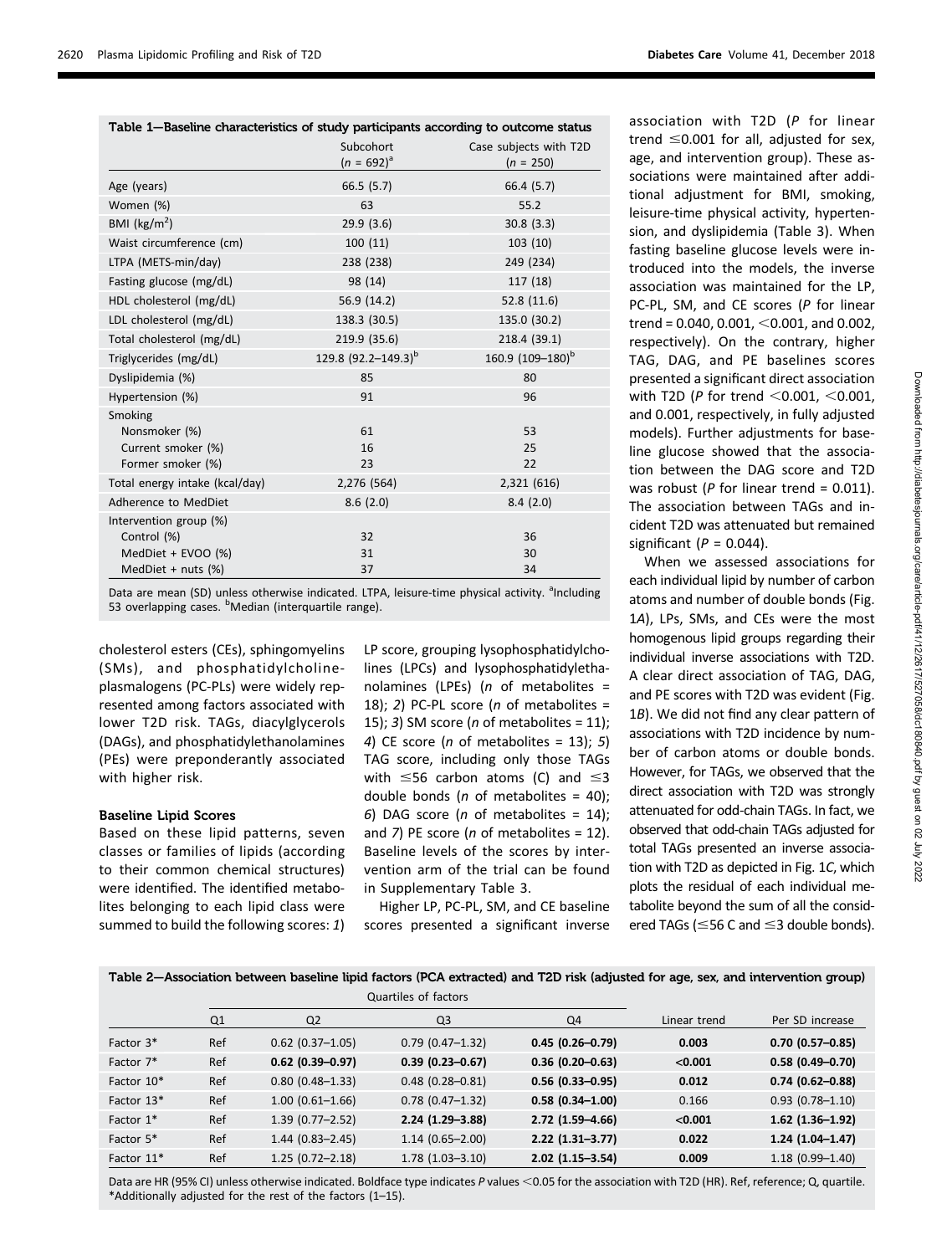|       |                                 | Quartiles of scores                                                         |                        |                        |              |                      |
|-------|---------------------------------|-----------------------------------------------------------------------------|------------------------|------------------------|--------------|----------------------|
|       | Q1                              | Q <sub>2</sub>                                                              | Q <sub>3</sub>         | Q4                     | Linear trend | Per SD               |
|       |                                 | LP score (LPCs and LPEs); $n$ molecules = 18                                |                        |                        |              |                      |
| $M1*$ | Ref                             | $0.82$ (0.56-1.19)                                                          | $0.49$ (0.32-0.75)     | $0.46$ (0.29-0.71)     | < 0.001      | $0.73$ (0.63-0.85)   |
| $M2*$ | Ref                             | $0.86$ (0.58-1.27)                                                          | $0.48(0.31 - 0.76)$    | $0.51(0.32 - 0.81)$    | < 0.001      | $0.74(0.63 - 0.87)$  |
| $M3*$ | Ref                             | $1.09(0.69 - 1.73)$                                                         | $0.54(0.30 - 0.97)$    | $0.66$ $(0.38 - 1.16)$ | 0.040        | $0.79$ (0.65-0.96)   |
|       | PC-PL score; $n$ molecules = 15 |                                                                             |                        |                        |              |                      |
| $M1*$ | Ref                             | $0.78(0.53 - 1.17)$                                                         | $0.77(0.52 - 1.16)$    | $0.36$ (0.22-0.58)     | < 0.001      | $0.78$ (0.68-0.90)   |
| $M2*$ | Ref                             | $0.80(0.53 - 1.21)$                                                         | $0.81(0.54 - 1.22)$    | $0.38(0.23 - 0.64)$    | 0.001        | $0.82$ (0.71-0.95)   |
| $M3*$ | Ref                             | $0.81(0.49 - 1.33)$                                                         | $0.66$ $(0.39 - 1.09)$ | $0.37(0.20 - 0.68)$    | 0.001        | $0.76$ (0.62-0.92)   |
|       | SM score; $n$ molecules = 11    |                                                                             |                        |                        |              |                      |
| $M1*$ | Ref                             | $0.49$ (0.32-0.75)                                                          | $0.58(0.38 - 0.89)$    | $0.32$ (0.19-0.54)     | < 0.001      | $0.67$ (0.56-0.80)   |
| $M2*$ | Ref                             | $0.46(0.30 - 0.72)$                                                         | $0.56$ (0.35-0.87)     | $0.31(0.18 - 0.52)$    | < 0.001      | $0.69$ (0.57-0.83)   |
| $M3*$ | Ref                             | $0.30$ (0.17-0.52)                                                          | $0.51(0.30 - 0.88)$    | $0.24$ (0.13-0.45)     | < 0.001      | $0.67$ (0.54-0.84)   |
|       | CE score; $n$ molecules = 13    |                                                                             |                        |                        |              |                      |
| $M1*$ | Ref                             | $0.76$ (0.50-1.14)                                                          | $0.64$ (0.43-0.95)     | $0.34(0.21 - 0.54)$    | < 0.001      | $0.68$ (0.58-0.79)   |
| $M2*$ | Ref                             | $0.87$ (0.56-1.35)                                                          | $0.74(0.49 - 1.12)$    | $0.39(0.24 - 0.65)$    | < 0.001      | $0.70$ (0.59-0.84)   |
| $M3*$ | Ref                             | $0.64$ (0.36-1.15)                                                          | $0.56(0.34 - 0.91)$    | $0.40(0.22 - 0.74)$    | 0.002        | $0.68$ (0.56-0.83)   |
|       |                                 | TAG score ( $\leq$ 56 C and $\leq$ 3 double bonds); <i>n</i> molecules = 40 |                        |                        |              |                      |
| $M1*$ | Ref                             | $1.73(1.06 - 2.83)$                                                         | $2.18(1.35 - 3.51)$    | $2.94(1.85 - 4.67)$    | < 0.001      | $1.49(1.27 - 1.75)$  |
| $M2*$ | Ref                             | $1.77(1.06 - 2.94)$                                                         | $2.10(1.28 - 3.43)$    | $2.55(1.58 - 4.11)$    | < 0.001      | $1.39(1.18 - 1.64)$  |
| $M3*$ | Ref                             | $1.60(0.82 - 3.14)$                                                         | $2.01(1.04 - 3.86)$    | $2.02$ (1.05-3.87)     | 0.044        | $1.23(1.00-1.52)$    |
|       | DAG score; $n$ molecules = 14   |                                                                             |                        |                        |              |                      |
| $M1*$ | Ref                             | $1.14(0.70 - 1.86)$                                                         | $2.13(1.35 - 3.36)$    | $2.76$ (1.77-4.29)     | < 0.001      | $1.58$ $(1.33-1.86)$ |
| $M2*$ | Ref                             | $1.25(0.75 - 2.08)$                                                         | $1.95(1.21 - 3.14)$    | 2.46 (1.56-3.88)       | < 0.001      | $1.48(1.24 - 1.77)$  |
| $M3*$ | Ref                             | $1.18(0.61 - 2.30)$                                                         | $1.52$ (0.84-2.74)     | $1.93(1.10-3.37)$      | 0.008        | $1.31(1.07 - 1.61)$  |
|       | PE score; $n$ molecules = 12    |                                                                             |                        |                        |              |                      |
| $M1*$ | Ref                             | $1.51(0.95 - 2.39)$                                                         | $1.57(0.95 - 2.39)$    | $2.55(1.64 - 3.95)$    | < 0.001      | $1.45(1.23 - 1.70)$  |
| $M2*$ | Ref                             | $1.43(0.89 - 2.31)$                                                         | 1.48 (0.92-2.38)       | $2.13(1.35 - 3.35)$    | 0.001        | $1.35(1.15 - 1.59)$  |
| $M3*$ | Ref                             | $1.30(0.74 - 2.78)$                                                         | $0.95(0.52 - 2.42)$    | $1.39(0.80 - 2.42)$    | 0.321        | $1.13(0.93 - 1.37)$  |

| Table 3-Association between baseline lipid scores and T2D risk |  |  |  |  |
|----------------------------------------------------------------|--|--|--|--|
|----------------------------------------------------------------|--|--|--|--|

Data are HR (95% CI) unless otherwise indicated. Boldface type indicates P values <0.05 for the association with T2D (HR). \*M1: adjusted for age, sex, and intervention group; M2: M1 additionally adjusted for BMI, smoking, hypertension, and dyslipidemia; M3: M2 additionally adjusted for baseline glucose (linear and quadratic term). Ref, reference; Q, quartile.

We observed that the sum of all the lipid scores that were inversely associated with T2D incidence (LP, PC-PL, SM, and CE scores) was able to significantly improve the prediction of T2D beyond conventional risk factors, although the size of this improvement was small (AUROC excluding lipid scores = 0.83 [95% CI 0.81–0.86], AUROC including LP, PC-PL, SM, and CE scores = 0.84 [95% CI 0.82-0.87];  $P = 0.036$  for the improvement).

#### One-Year Change in Lipid Scores

In the analysis assessing 1-year changes, the number of incident cases (only those occurring after the 1st year and with available plasma sample) was reduced from 251 to 121 and the statistical power was considerably lower. We additionally adjusted for baseline scores to assess the association of 1-year changes beyond baseline predictions. Point estimates for 1-year changes suggested associations similar to those observed at baseline (inverse associations for LP, PC-PL, SM,

and CE scores and direct associations for TAG, DAG, and PE scores). However, all of these associations did not remain statistically significant ([Supplementary Table](http://care.diabetesjournals.org/lookup/suppl/doi:10.2337/dc18-0840/-/DC1) [4](http://care.diabetesjournals.org/lookup/suppl/doi:10.2337/dc18-0840/-/DC1)). We found a significant independent direct association per each SD increase in 1-year changes in PE score (HR 1.25 [95% CI 1.01–1.56]).

The assessment to determine whether 1-year changes in lipid scores mediated the effect of the MedDiet on T2D found that 1-year changes in short TAGs partially mediated both the intervention with MedDiet + EVOO (HR 0.39 [95% CI 0.19–0.80] without TAG change; HR 0.45 [95% CI 0.22–0.93] when adjusting for TAG change) and MedDiet + nuts (HR 0.49 [95% CI 0.25–0.96] without TAG change; HR 0.53 [95% CI 0.26–1.06] after adjusting for TAG change) ([Supple](http://care.diabetesjournals.org/lookup/suppl/doi:10.2337/dc18-0840/-/DC1)[mentary Table 5](http://care.diabetesjournals.org/lookup/suppl/doi:10.2337/dc18-0840/-/DC1)). In fact, the MedDiet + nuts intervention was marginally associated with reduced TAG plasma levels after 1 year (B coefficient =  $-4.81$ , P = 0.062; data not shown) compared with the control group in a linear regression

model adjusted for the same confounders as the Cox models. Moreover, we observed that 1-year changes in DAGs and in PEs in part explained the effects of the MedDiet + EVOO intervention. The HRs for T2D were 0.38 (95% CI 0.19– 0.80) before adjustment for changes in DAGs vs. 0.43 (95% CI 0.21–0.89) after adjustment for the changes and 0.36 (95% CI 0.18–0.73) before adjustment for changes in PEs vs. 0.40 (95% CI 0.18–0.87) after additional adjustment for PE change ([Supplementary](http://care.diabetesjournals.org/lookup/suppl/doi:10.2337/dc18-0840/-/DC1) [Table 5\)](http://care.diabetesjournals.org/lookup/suppl/doi:10.2337/dc18-0840/-/DC1). Changes in LP, PC-PL, SM, or CE scores showed no apparent mediating effects.

# CONCLUSIONS

We have identified several individual molecular species and some lipid classes prospectively associated with T2D risk. Baseline LP (LPC and LPE), PC-PL, SM, and CE scores were inversely associated with the risk of T2D, whereas baseline TAG, DAG, and PE scores were directly associated with T2D incidence. For 1-year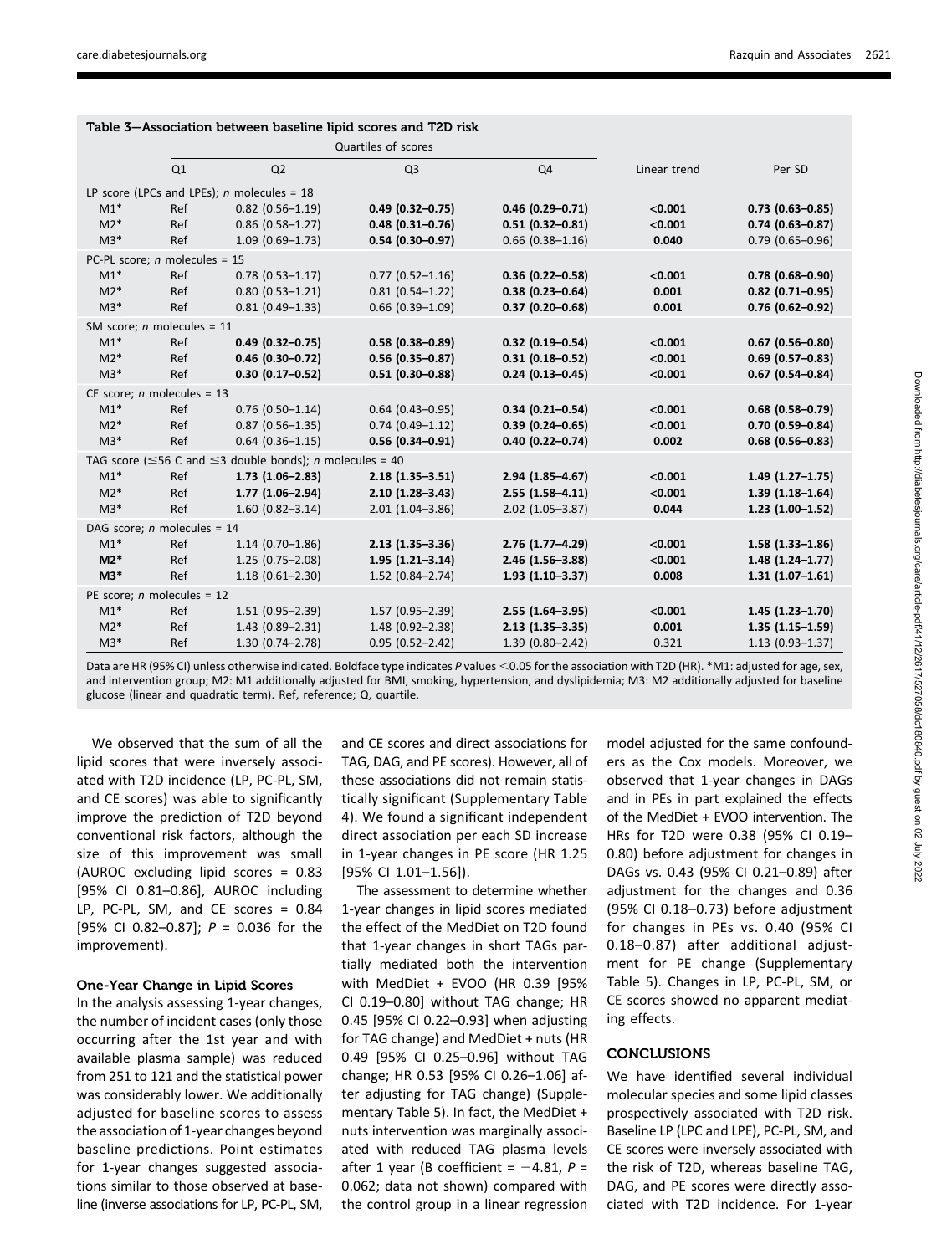

Figure 1-A: HRs per 1-SD increase in baseline lipid concentration for lipid groups inversely associated with T2D. Lipid species were inverse normally transformed, and HRs were calculated from weighted Cox models adjusted for age, sex, intervention group, BMI, smoking, hypertension, dyslipidemia, and baseline glucose (linear and quadratic term). B: HRs per 1-SD increase in baseline lipid concentration for lipid groups directly associated with T2D. Lipid species were inverse normally transformed, and HRs were calculated from weighted Cox models adjusted for age, sex, intervention group, BMI, smoking, hypertension, dyslipidemia, and baseline glucose (linear and quadratic term). C: HRs for T2D per 1 SD for the residual of each TAG over the total content of the considered TAG. Lipid species were inverse normally transformed before calculating the residual, and HRs were calculated from weighted Cox models adjusted for age, sex, intervention group, BMI, smoking, hypertension, dyslipidemia, and baseline glucose (linear and quadratic term).

changes in these scores, associations beyond baseline levels were mainly nonsignificant, although the point estimates remained in the same direction. However, these 1-year change analyses had suboptimal power.

We found that both LPCs and LPEs, grouped as LPs, were associated with reduced risk of T2D. Previous studies found that LPC levels were lower in individuals with obesity, insulin resistance, and T2D (17–19). In fact, increased levels of LPCs have been defined as indicators of metabolic health in obesity, as LPCs appear to have glucose-lowering and anti-inflammatory effects (20). Similarly, LPC and LPE levels were reported to be lower in patients with T2D, and in patients with diabetes, lower levels of these lipids were associated with higher risk of CVD (21).

Similarly to LP, we also found that PC-PLs were inversely related to T2D risk. Plasmalogens have been widely investigated because of their role as endogenous antioxidants, limiting the oxidation of other lipids (7,22). They may also decrease the risk of T2D through other beneficial mechanisms, such as antiapoptotic and anti-inflammatory functions (7).

A few studies (23,24), including the EPIC-Potsdam study (25), have reported an inverse association of SMs with T2D, consistent with our results. A study of a large cohort of patients with prediabetes and diabetes also reported inverse associations between plasma odd-chain SMs and T2D (6). The knockout model of SM synthase results in mitochondrial dysfunction and impaired glucosestimulated insulin secretion, which provides mechanistic support for our findings (26).

Unexpectedly, we found an inverse association of CEs with T2D. Contrary to our findings, previous cross-sectional studies have reported strong direct associations with T2D (6,27). However, we found similar inverse associations between CEs and CVD in the PREDIMED trial (28). It is possible that we could have detected the defined "atherogenic lipoprotein phenotype" in subjects at high T2D risk (high plasma levels of TAGs, low levels of HDL, and atypically dense LDL particles). In this situation, LDL particles are loaded with TAGs instead of CEs, and after the hydrolysis of TAGs in the liver, lipid-depleted LDL particles (small and dense) are released (29). By losing their lipid core, these particles also lose antioxidant vitamins and become dense and oxidatively damaged, which may trigger foam-cell formation and therefore atherosclerosis. This lipoprotein phenotype has also been suggested for insulin resistance and eventually T2D (30).

We found that DAG, TAG, and PE scores were strongly associated with a higher risk of T2D. Higher circulating levels of DAG and short TAGs have been previously associated with T2D (6,31). Thus, our findings confirm this positive association, highlighting the adverse role of short and saturated/low unsaturated species (31). Interestingly, after adjusting each individual TAG for the total TAG score, we observed that odd-chain TAGs were inversely associated with T2D. Odd-chain fatty acids, especially C15:0 and C17:0, have been described as biomarkers of dairy product intake (32) and have been reported to be inversely associated with T2D (6,33) and CVD (34). Thus, it seems important to consider the specific fatty acid content of TAGs to establish plasma risk profiles for T2D.

Our results confirm previous studies that have found that PEs are associated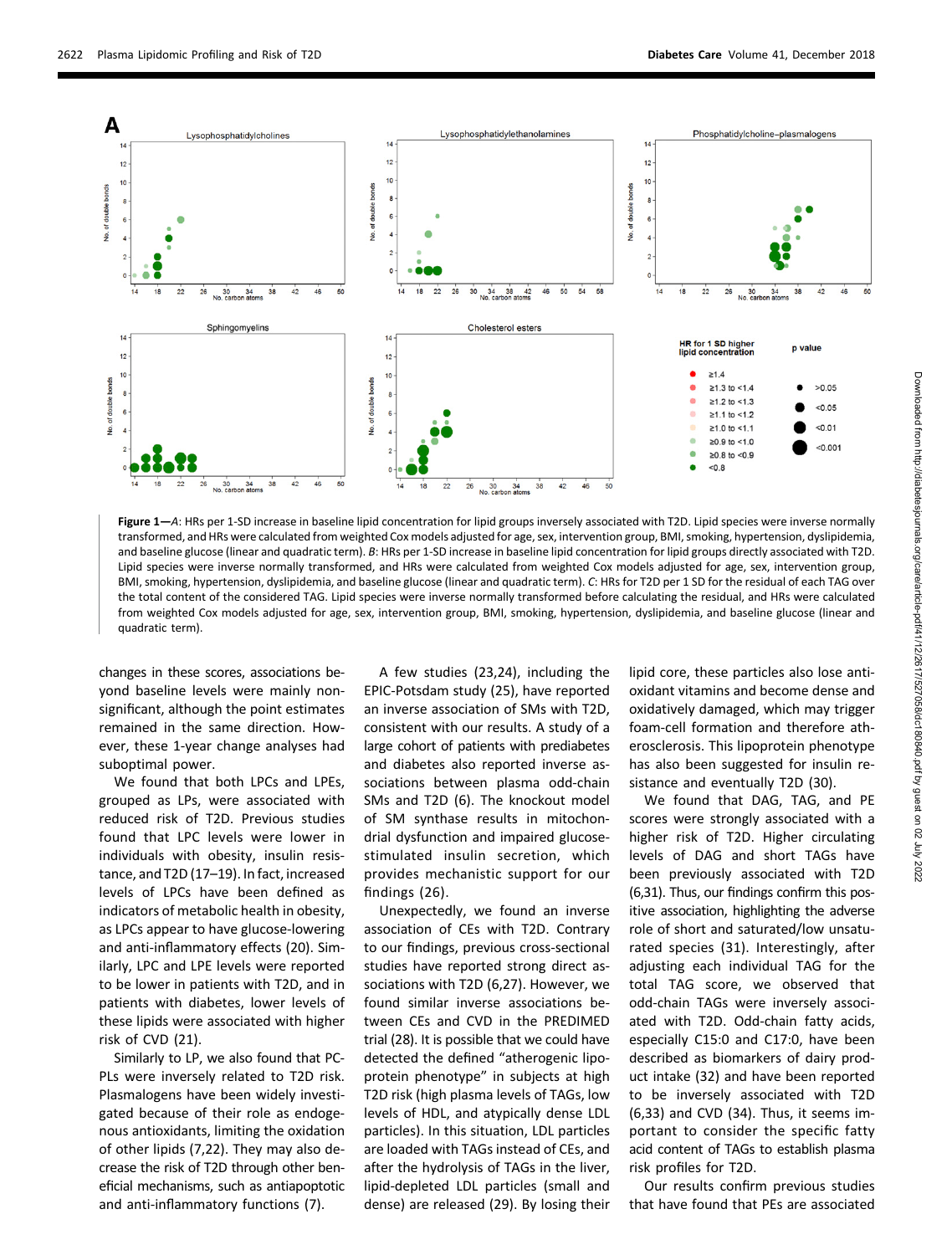$50$  $54$  $58$ 



Figure 1—Continued

with high fasting glucose and T2D (6). PEs are a minor species in plasma, but they are important structural lipids in membranes. An increase in PEs and an imbalance between PC and PE have been related to obesity and nonalcoholic fatty liver disease (35–37), which are both related to T2D (6).

[Supplementary Table 6](http://care.diabetesjournals.org/lookup/suppl/doi:10.2337/dc18-0840/-/DC1) displays the description of the studies used to compare and discuss the lipidome profiles associated with T2D in our population.

The main strengths of our study include the case-cohort design nested within the PREDIMED trial, which enables the extension of the identified lipid patterns to all PREDIMED participants. Additionally, the analyses considering the complete lipidome allowed us to observe the effect of each lipid metabolite and each lipid group in the context of coexisting and interacting with the other plasma lipids.

We acknowledge that despite our extensive adjustments, residual confounding may not be generalizable to other populations because all study participants lived in a Mediterranean country and were at high cardiovascular risk. Additionally, many of the participants who developed diabetes during the trial were people at high risk at baseline. At baseline, case subjects with T2D presented high mean levels of fasting glucose (117  $\pm$  18 mg/dL), which could be because many had prediabetes at baseline. Thus, the baseline lipid biomarkers could reflect an established prediabetic profile rather than a nondiabetic risk profile. In this context, a recent study reported that plasma lipid profiles were similar in subjects with both prediabetes and diabetes (6), which indicates that our identified lipid patterns may be discriminating progressors versus nonprogressors rather than healthy subjects versus subjects with

Our results have important implications in helping to clarify the biological mechanisms underlying the link between dyslipidemia and T2D. They also suggest that in subjects at high T2D risk, a plasma lipid profile characterized by high levels of DAGs, short TAGs, and PEs and low levels of LPs, PC-PLs, SMs, and CEs could be identified before T2D onset, which could enable early intervention.

Acknowledgments. The authors thank Elena Hemler, Harvard T.H. Chan School of Public Health, Boston, MA, for her helpful comments on the manuscript.